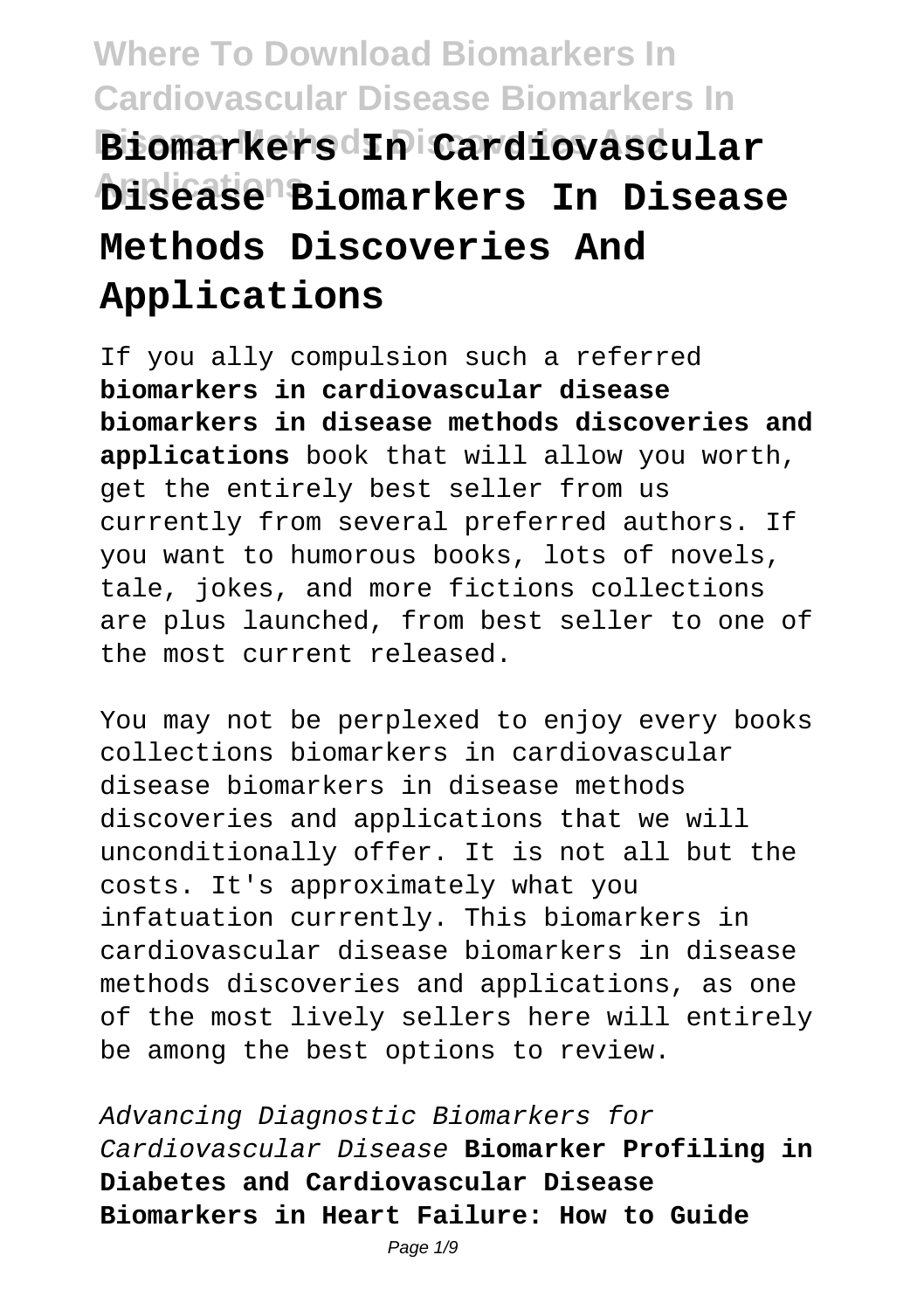**Clinicians** Cardiac Biomarkers Biochemistry || **Applications** markers- Laboratory investigations in Cardiac Function Test Biochemistry Cardiac Myocardial Infarction \u0026 Case discussion Cardiac Biomarkers || BIOCHEMISTRY || Dr Vasant TS Biomarkers, Clinical Diagnostics, B.R.A.H.M.S - Cardiovascular Biomarker cardiac biomarkers part1

Cardiac Enzymes (Cardiac markers) made super easyMinute Lecture: What are biomarkers? Heart disease 7, Cardiac markers Newer biomarkers and multimarker approach in Heart failure Wheels On The Bus Go Round And Round New - 3D Animation Nursery Rhymes \u0026 Songs For Children ????? ?????? ??????? ?????? Oncology Biomarker Development at Genentech Biomarkers and Surrogate Endpoints in Drug Development CVS Module - Heart Failure ? Biomarkers of Cancer

What Exactly Is a Biomarker?

How Biomarkers Can Improve the Drug Development ProcessNT-proBNP Measurement for HF Follow-Up Marc Penn MD, PhD FACC, Novel Biomarkers for Risk Stratifying Patients for Cardiovascular Risk What is the Biomarker Discovery Program? Introduction to Cardiac Biomarkers State-of-the Art Cardiac Biomarkers from the Laboratory to Healthier Hospitals Biomarkers Biomarkers Integration of genetics and plasma biomarkers for understanding of cardiovascular disease Beyond Cholesterol ? New Cardiovascular Biomarkers Biomarkers and Heart Failure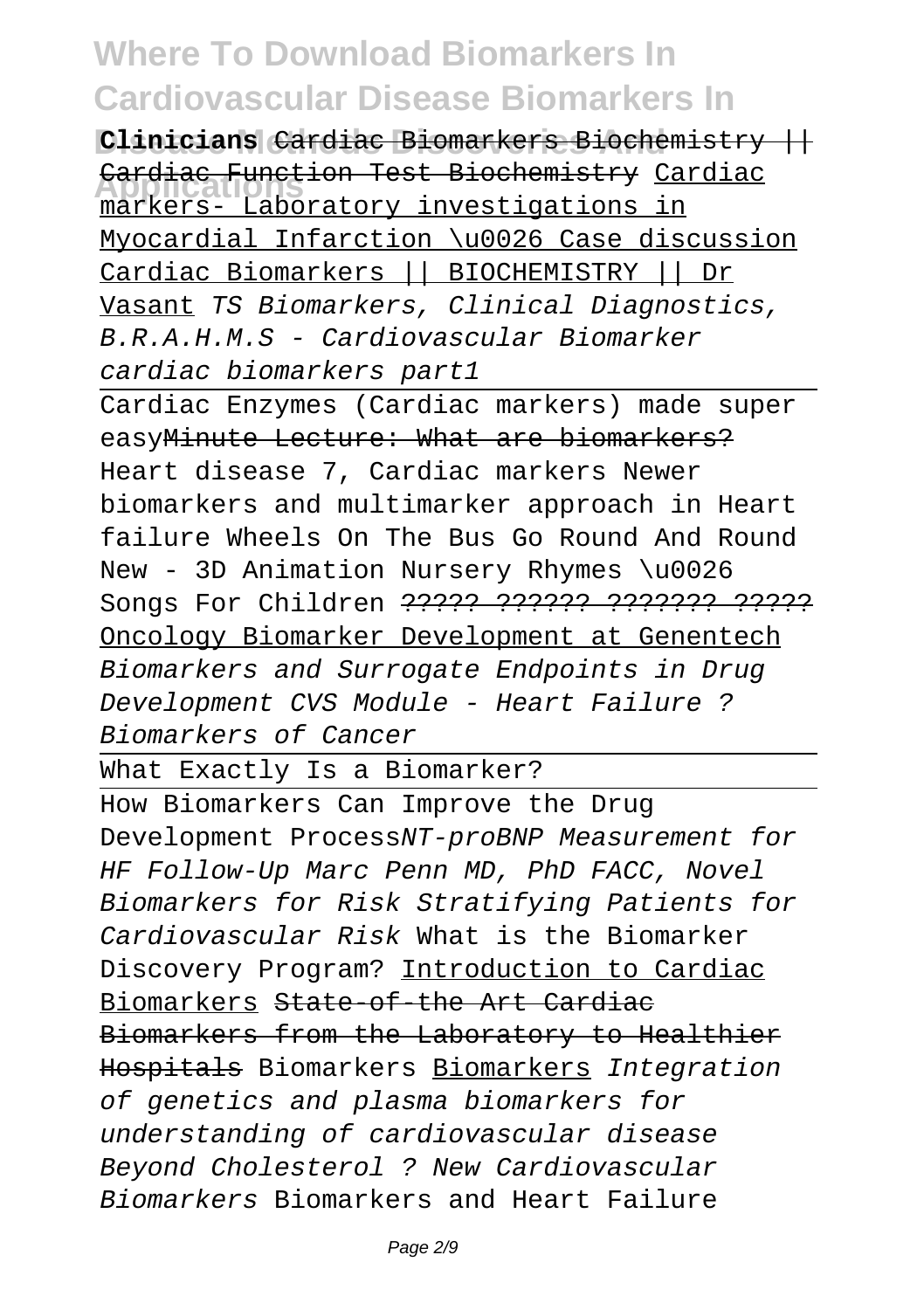Biomarkers In Cardiovascular Disease Biomarkers

**Applications** Therefore there is a need for blood-based biomarkers of injury and prognosis in diabetes that can aid the clinician in risk stratification, initiation and monitoring of treatment efficacy, and prognostication for long-term cardiovascular events. Nonglycemic biomarkers such as blood lipids and markers of kidney dysfunction, cardiac injury, hemodynamic stress, inflammation, and subclinical atherosclerosis have a role in cardiovascular disease prognostication.

Biomarkers in Cardiovascular Disease | ScienceDirect

High-throughput sequencing of randomly selected clones from human heart cDNA libraries has been used to generate a compendium of expressed sequence tags. 178 A cDNA microarray called the CardioChip (containing 10 368 redundant and randomly selected sequenced expressed sequence tags) has been developed on the basis of human heart and arterial tissue cDNA libraries. 179 Gene expression analyses have been performed on myocardial tissue to identify specific patterns in cardiac hypertrophy, 180 ...

Biomarkers of Cardiovascular Disease | Circulation Biomarkers in Cardiovascular Disease combines detailed information on different cardiovascular conditions and the concomitant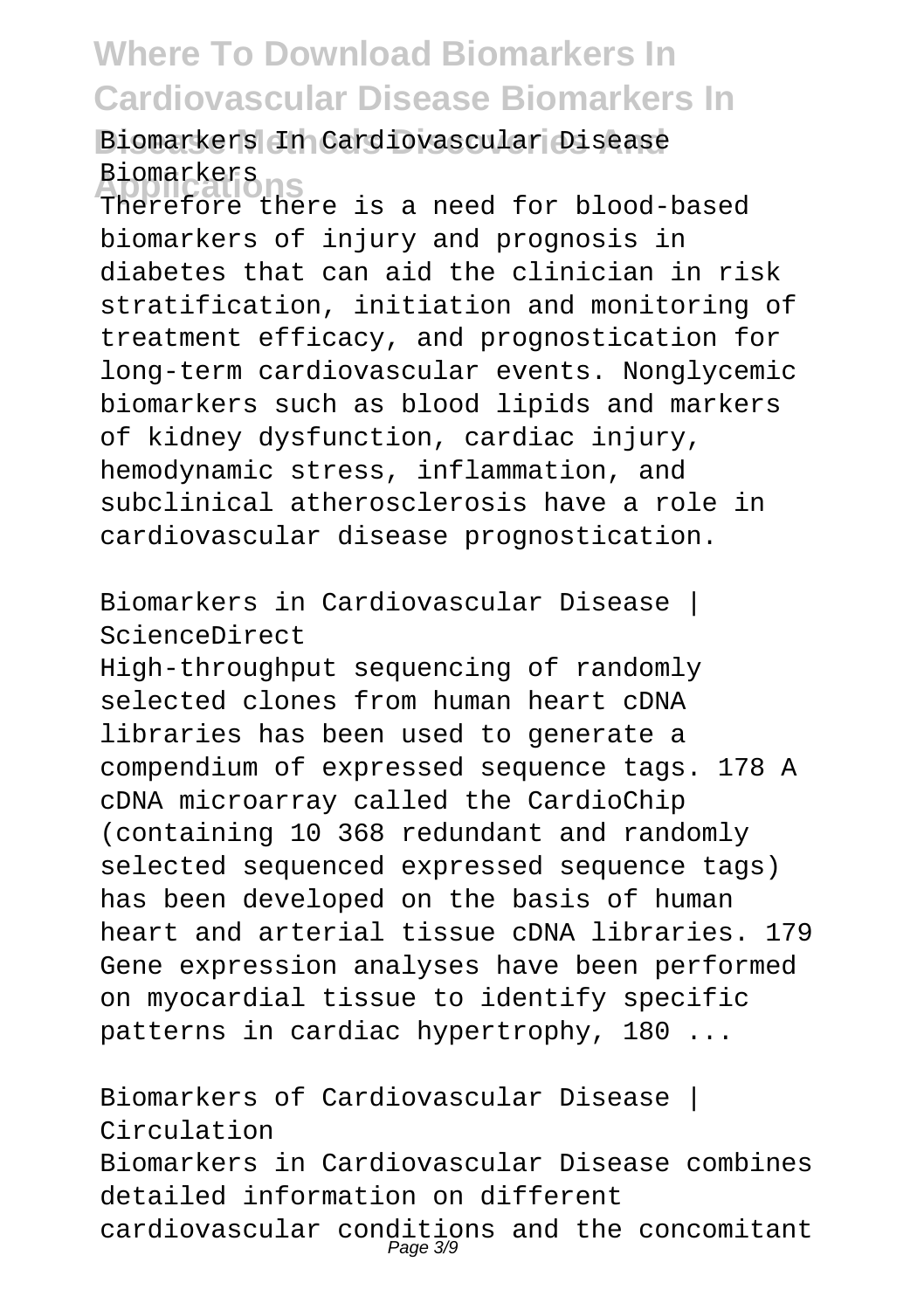application of conventional, new and emerging biomarkers. It covers the latest knowledge, trends and applications. New platforms are described which combine advances in biomedical sciences, physics, computing and chemistry.

Biomarkers in Cardiovascular Disease | SpringerLink Leukotrienes as Biomarkers of Cardiovascular Disease. Magnus Bäck, Carlos Labat, Françoise Stanke-Labesque, Athanase Benetos. Lipids and Lipoproteins as Biomarkers of Vascular Complications in Diabetes and Their Modulation by Dietary Phytochemicals. Arpita Basu, Paramita Basu, Stacy Morris, Timothy J. Lyons.

Biomarkers in Cardiovascular Disease | SpringerLink Biomarkers in Cardiovascular Disease por Vijay Nambi. ISBN: 9780323548366 - Tema: Medicina Cardiovascular - Editorial: ELSEVIER LIMITED (UK) - Get a quick, expert overview of the ways in which biomarkers can be used to assess and guide the management of cardiovascular disease in the clinical setting. This concise, clinically-focused resource by..

Biomarkers in Cardiovascular Disease por Vijay Nambi ... Description. Get a quick, expert overview of the ways in which biomarkers can be used to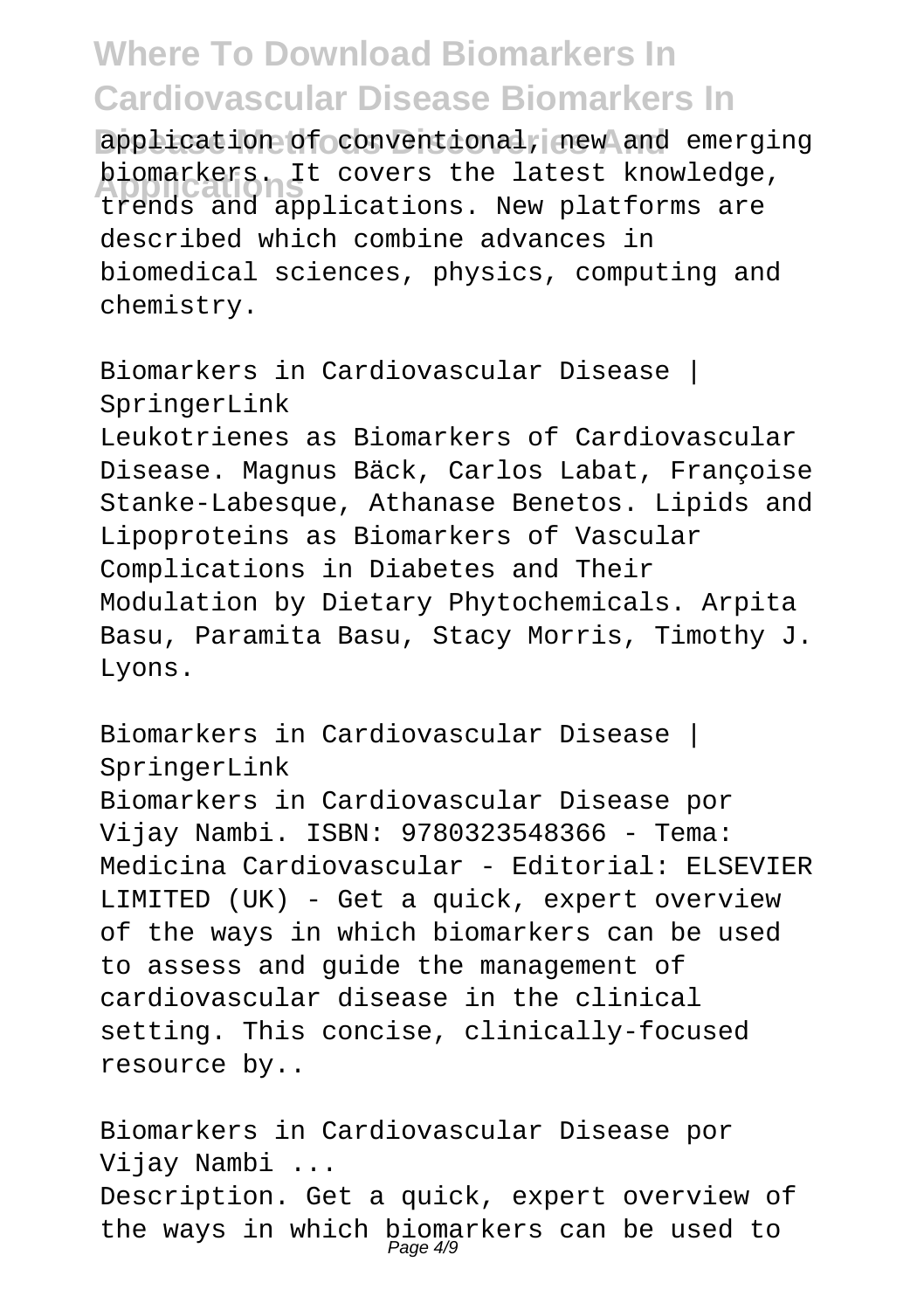assess and guide the management of d cardiovascular disease in the clinical<br>setting. This concise, clinically-focused cardiovascular disease in the clinical resource by Dr. Vijay Nambi consolidates today's available information on this rapidly changing topic into one convenient resource, making it an ideal, easy-to-digest reference for cardiology practitioners, fellows, and residents.

Biomarkers in Cardiovascular Disease - 1st Edition Biomarkers in cardiovascular disease diagnosis and prevention Biomarkers include markers of risk, disease states or surrogate endpoints for response to treatment. In the cardiovascular literature, the term biomarker has generally referred to molecules circulating in the blood or urine, although biomarkers might be considered more broadly.

Biomarkers for cardiovascular disease: challenges and ... Biomarkers in Cardiovascular Disease. Download and Read online Biomarkers in Cardiovascular Disease, ebooks in PDF, epub, Tuebl Mobi, Kindle Book.Get Free Biomarkers In Cardiovascular Disease Textbook and unlimited access to our library by created an account. Fast Download speed and ads Free!

[ PDF] Biomarkers in Cardiovascular Disease  $eh\nonumber$ ohok ... Cardiovascular disease, interleukin-6, and<br>Page 59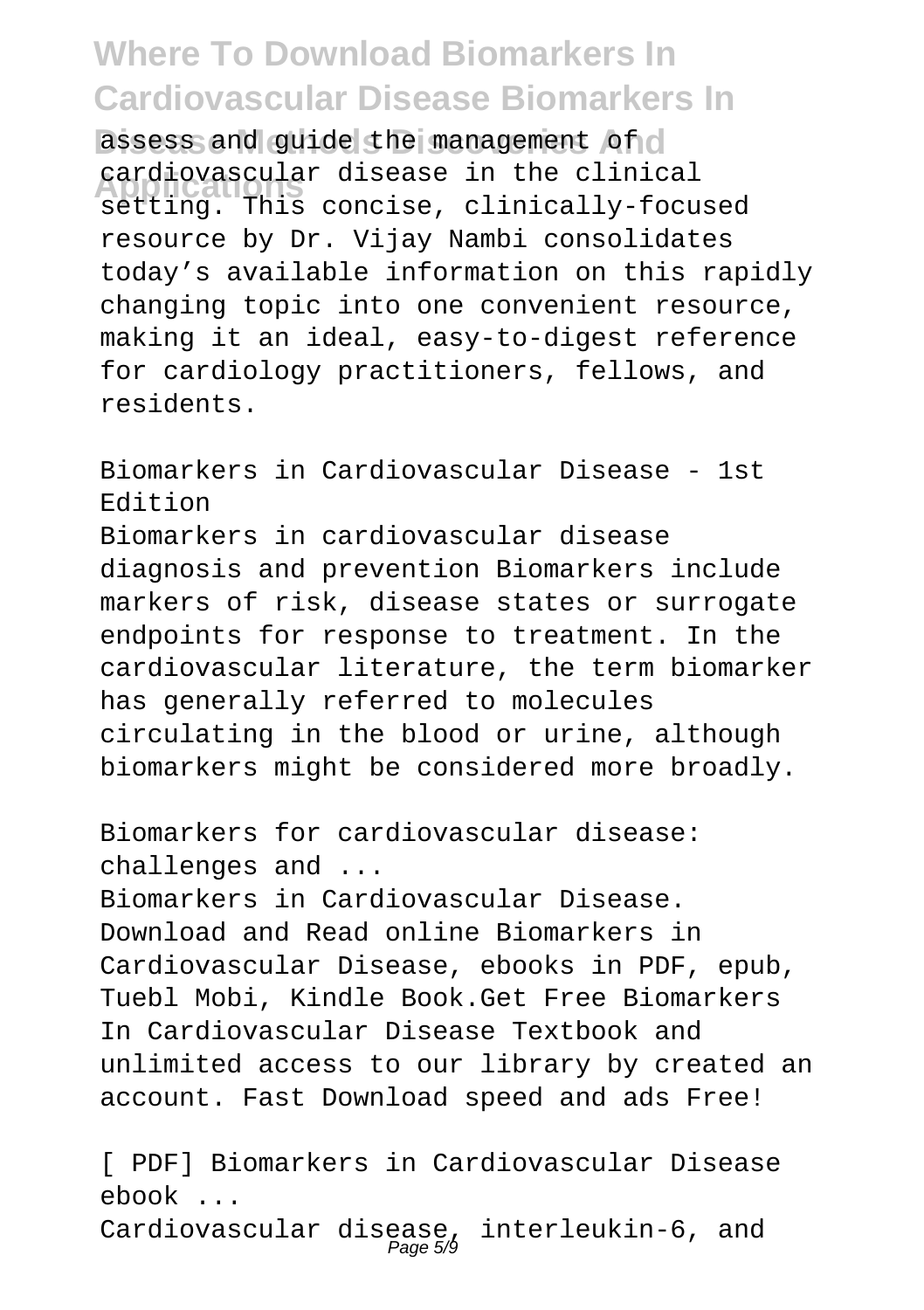risk of mortality in older women: the Women's **Applications** 103: 947–953. Crossref Medline Google Health and Aging Study. Circulation. 2001; Scholar; 274 Blankenberg S, Tiret L, Bickel C, Peetz D, Cambien F, Meyer J, Rupprecht HJ, for the AtheroGene Investigators. Interleukin-18 is a strong predictor of ...

Biomarkers of Cardiovascular Disease | Circulation

Important emerging risk biomarkers in cardiovascular disease and disorders. Figure 1 Showing important lipid abnormalities and metabolic disorders related to human cardiovascular disease. Homozygous familial hypercholesterolemia (HoFH) is associated with severe hypercholesterolemia and premature cardiovascular morbidity and mortality.

Emerging Risk Biomarkers in Cardiovascular Diseases and ...

Objectives: Patients with rheumatoid arthritis (RA) have an increased mortality and morbidity due to cardiovascular disease (CVD). In this prospective 5-year follow up of patients with RA, we analysed several biomarkers, known to be associated with atherosclerosis and/or inflammation in the general population.

Biomarkers associated with cardiovascular disease in ... Content: In community-dwelling individuals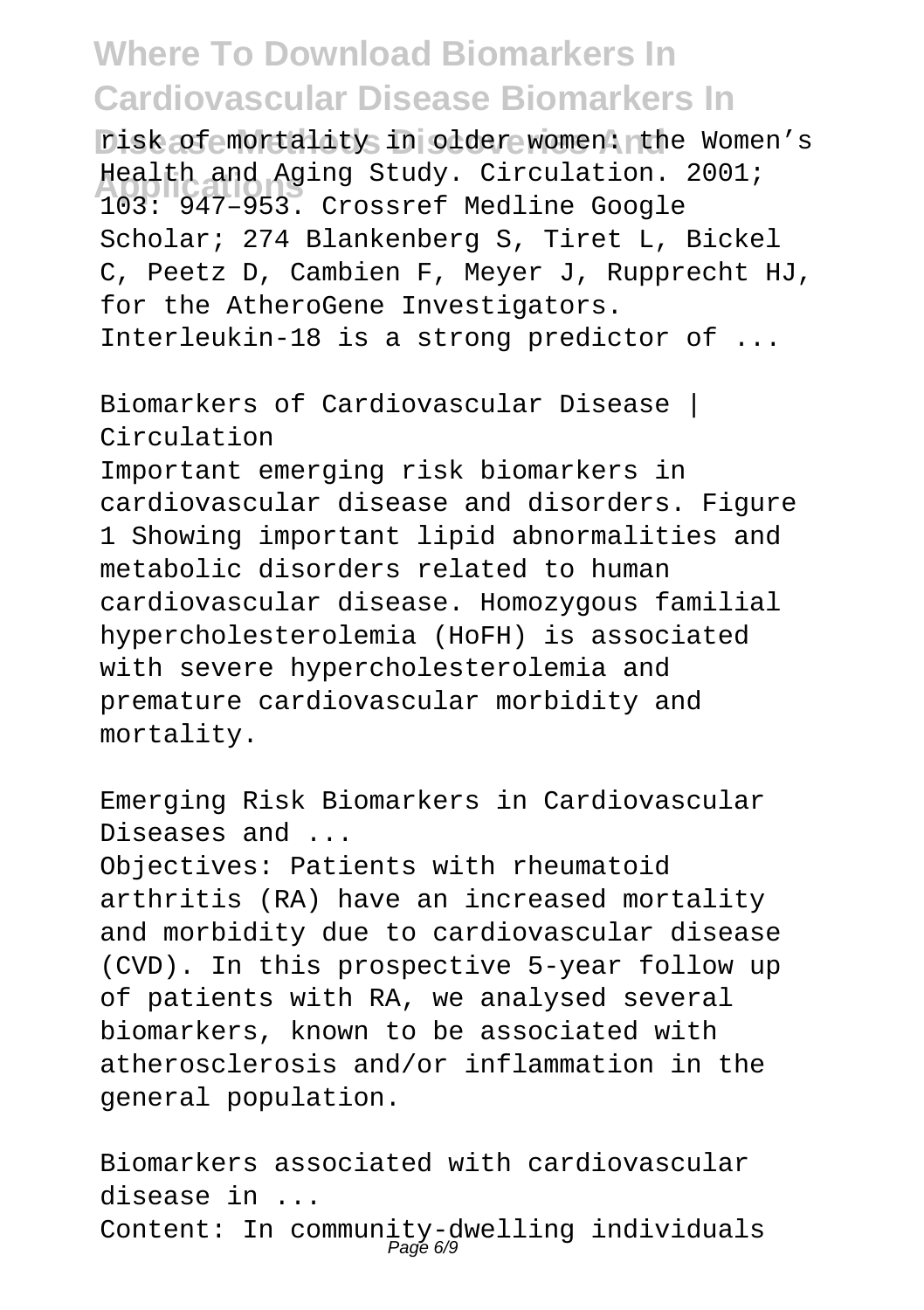higher concentrations of GDF-15 are **Applications** CV disease, chronic kidney disease, and associated with increased risks of developing cancer, independent of traditional CV risk factors, renal function, and other biomarkers (C-reactive protein, B-type natriuretic peptide, cardiac troponin). Low concentrations of GDF-15 are closely associated with longevity.

Growth Differentiation Factor 15 as a Biomarker in ...

Incorporation of novel plasma protein biomarkers may improve current models for prediction of atherosclerotic cardiovascular disease (ASCVD) risk. Approach and Results. We utilized discovery mass spectrometry (MS) to determine plasma concentrations of 861 proteins in 135 myocardial infarction (MI) cases and 135 matched controls. We then measured 59markers by targeted MS in 336 ASCVD case-control pairs.

Protein Biomarkers of New-Onset Cardiovascular Disease: A ... Measurement of these biomarkers is used to help diagnose, assess risk and manage people with the acute coronary syndrome (ACS), a potentially life-threatening condition characterised by the sudden onset of persistent pain in the chest, one or both arms, shoulders, stomach or jaw, shortness of breath, nausea, sweating and dizziness.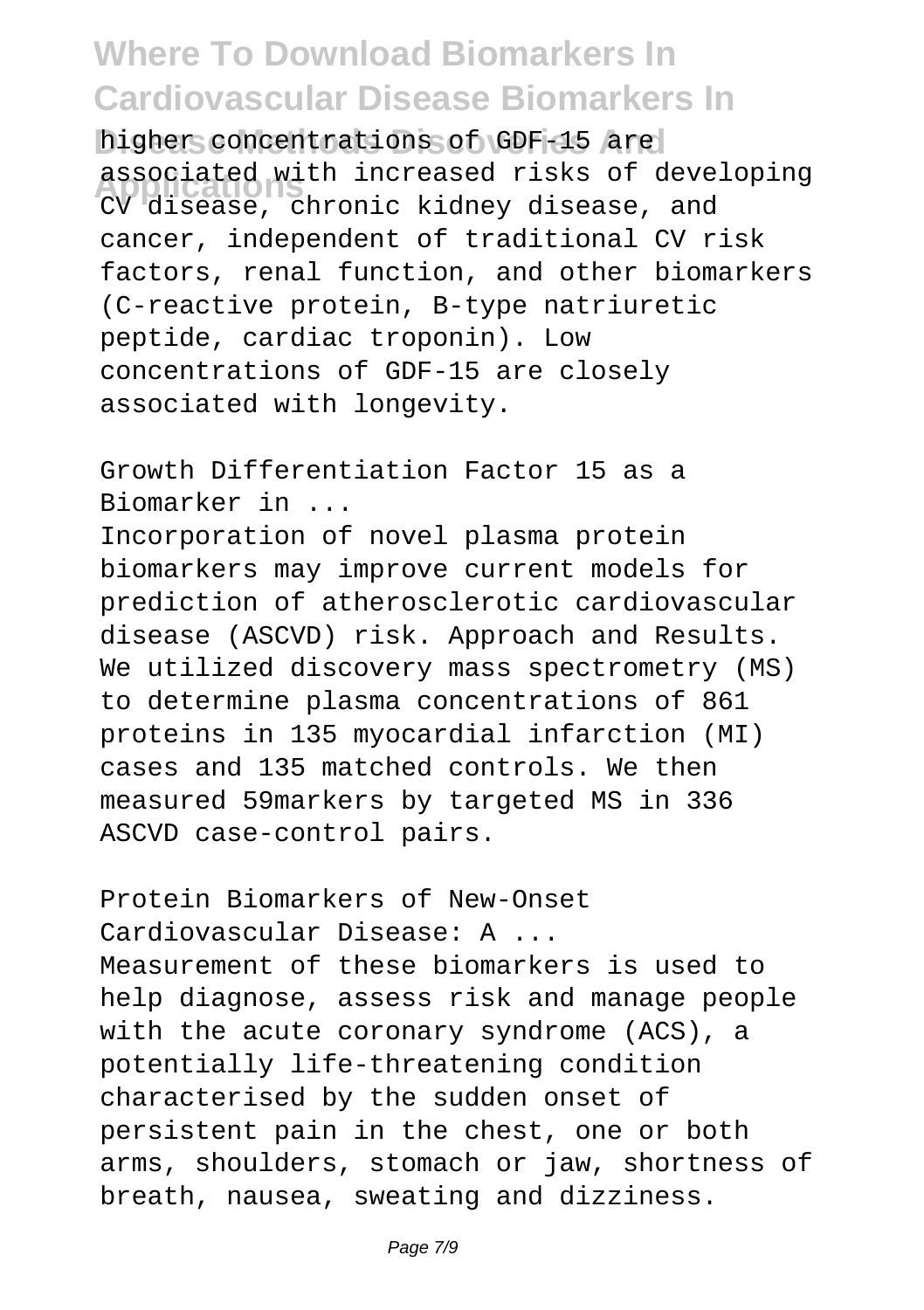Cardiac Biomarkers - Lab Tests Online UK Circulating biomarkers are key to risk<br>assessment, diagnosis, prognosis, and disease Circulating biomarkers are key to risk management in cardiovascular disease (CVD). To attain "favourite" status new candidate markers must add accessible, reliable, and independent new information which contributes to improved clinical management.

Future biomarkers in cardiology: my favourites | European ... Biomarkers in cardiovascular disease diagnosis and prevention. Biomarkers include markers of risk, disease states or surrogate endpoints for response to treatment. In the cardiovascular literature, the term biomarker has generally referred to molecules circulating in the blood or urine, although biomarkers might be considered more broadly.

Biomarkers for cardiovascular disease: challenges and ...

The biomarkers troponin I/T and N-terminal fragment B-type natriuretic peptide (NTproBNP) were the most common to be reported regarding the association with both adverse events.7 8 The biomarker troponin, mirroring myocyte damage and NT-proBNP adding aspects regarding myocardial wall stress and volume load did include more information regarding the outcome stroke and mortality as most of the ...

Biomarkers for detection of a thrombus in the